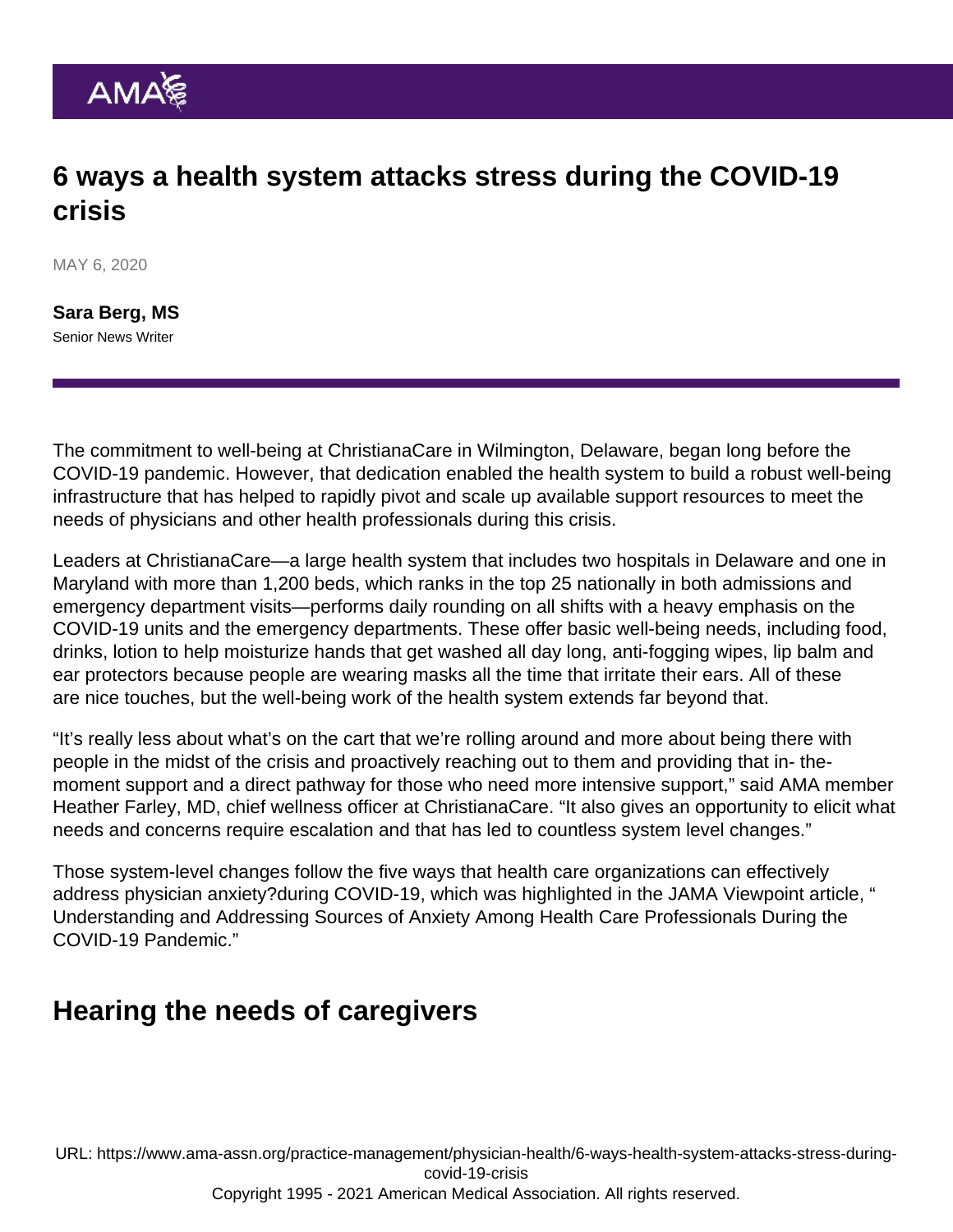Transparency is an important component during times of crisis. To do this, ChristianaCare sends daily COVID-19 email updates, which includes talking points for team huddles that are completed throughout the health system.

"We want to make sure that information trickles down or is sent out to all of our caregivers," said Dr. Farley. This includes sharing regular video recaps from higher-level meetings to keep everyone up to date with important information.

Adding to that, a COVID-19 census dashboard—updated every six hours—is available for the entire health system. This dashboard shares the number of patients with COVID-19 at ChristianaCare, where they are and the trends. Providing that real-time data is key, Dr. Farley said, "because if there is a lack of information, sometimes people fill that in with their worst fears."

The Center for WorkLife WellBeing—this center provides resources for physicians and other health professionals to reduce stress and enhance wellness—also has an entire new section on COVID-19 wellness topics to serve as a "centralized resource with a listing of all the applicable well-being resources, including access to peer support and mental health resources, caregiver well-being tips, free exercise resources, pet care, elder care, childcare, tips on surviving quarantine at home, spiritual resources, and gratitude offerings," she said.

### Protecting health professionals and their families

A big source of stress and anxiety for caregivers has been [how to keep their families safe after](https://www.ama-assn.org/practice-management/physician-health/how-doctors-can-keep-their-families-safe-after-providing-covid) [providing COVID-19 care](https://www.ama-assn.org/practice-management/physician-health/how-doctors-can-keep-their-families-safe-after-providing-covid).

Heather Farley, MD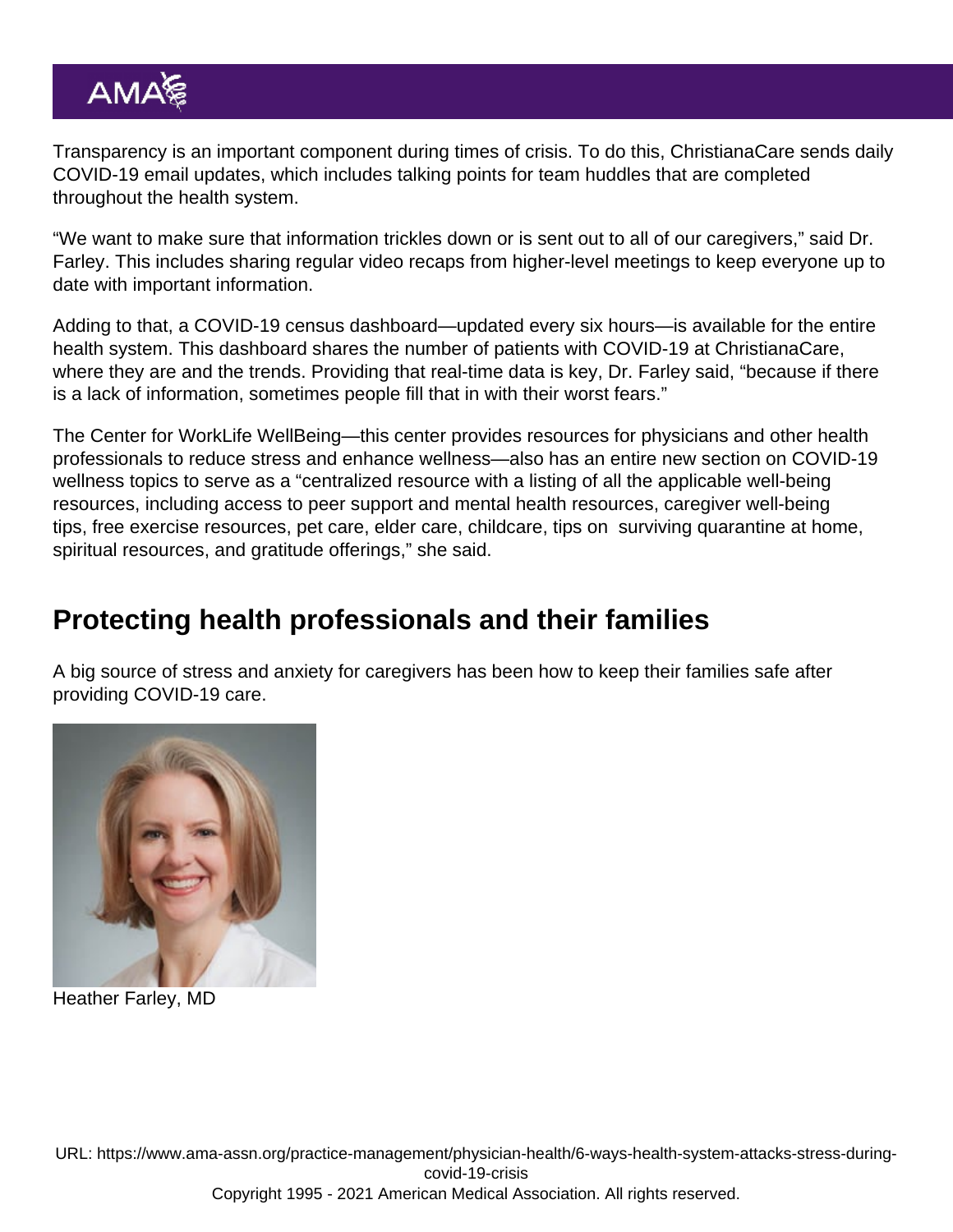"They're obviously concerned for their own health and well-being, but also that of their families," said Dr. Farley, adding that there have been "heroic efforts on the part of our operations folks to procure adequate personal protective equipment" (PPE) and they have been "very fortunate for the outpouring of support from the community, industry and our state to make sure that we have adequate PPE."

Every day, educators complete rounding to perform PPE training to ensure everyone knows how to properly don and doff their equipment. Physicians and other health professionals can also access FAQs to learn how they can keep their homes and families safe.

Specifically, ChristianaCare has been paying for "hotel accommodations for any caregiver who is working with COVID-19 patients as some of them are very concerned because they have high risk people in their home and they want to effectively self-isolate," said Dr. Farley, adding that there is also a disposable scrubs service and scrub-changing areas, which allows health care workers to change scrubs and have them disposed of properly.

For those who have underlying medical conditions, pregnancy or other special considerations, the team works to keep them as safe as possible by reassigning them to other areas.

### Streamlining flood of pandemic info

Throughout the pandemic, a lot of health professionals have been redeployed from non-COVID-19 areas to other areas caring for patients with COVID-19 as needed. To ensure these individuals are ready to help, ChristianaCare has developed care standardization, evaluation and treatment protocols.

"There's so much information flying around out there regarding how to evaluate and treat patients with COVID-19," said Dr. Farley. "We are really trying to provide that information in a streamlined fashion."

There have also been a lot of resources created for leaders to help support their team's wellbeing during COVID-19. For example, there are FAQs for how leaders can talk to their teams if a caregiver tests positive for COVID-19. Additionally, Dr. Farley's team created a biweekly leadership discussion forum; 130 leaders called into the first session.

"It's a protected space for leaders to share their experiences, exchange ideas and take away successful strategies for leading their teams during the crisis," she said. "This is a very, very difficult time to be a leader and so in normalizing the things that they are experiencing, it can be very therapeutic for them."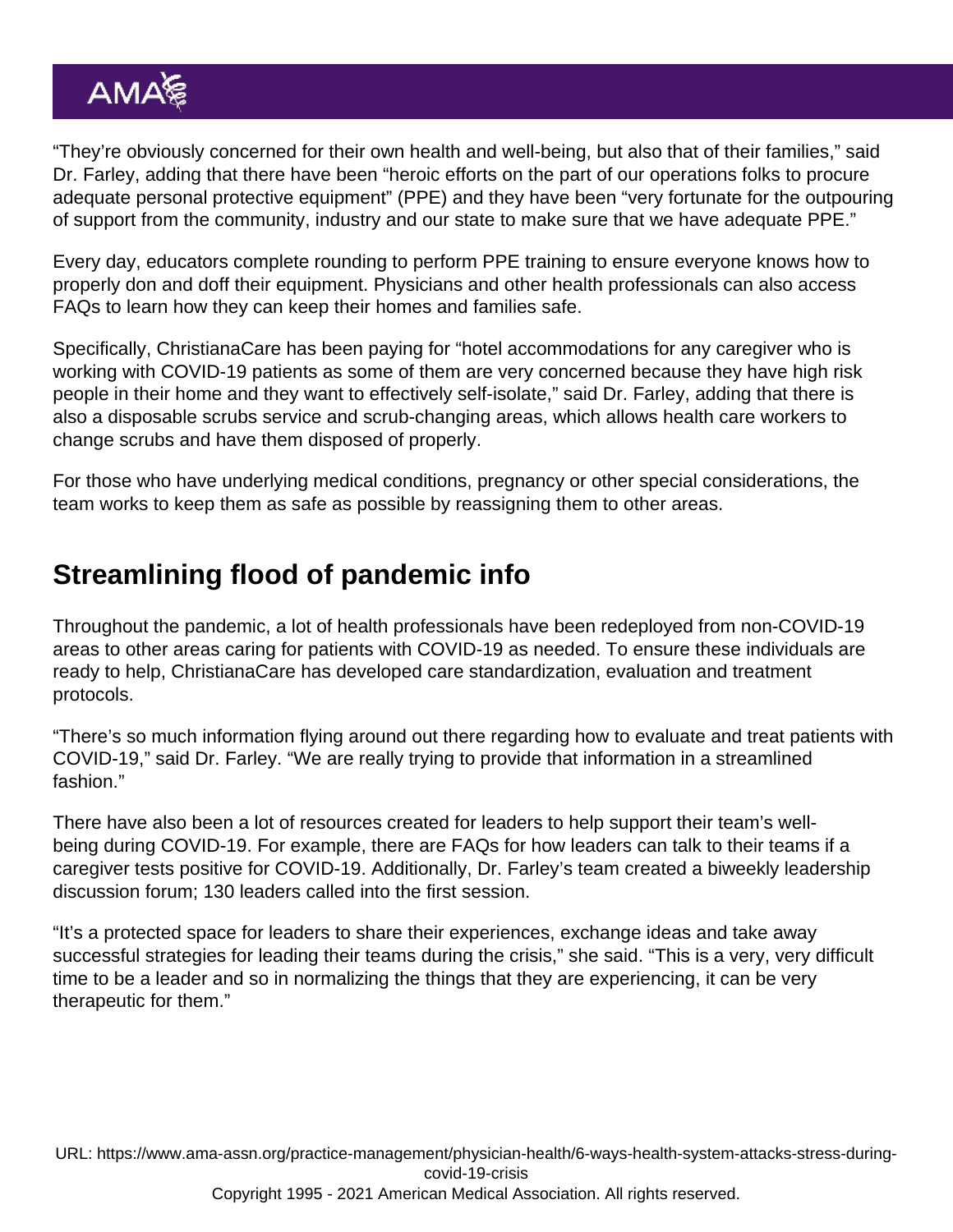# Supporting basic needs

"Tons of donations are coming in from the community, which is lovely," said Dr. Farley. "We've got lots of food flowing for people and we've collated the available free virtual exercise resources so that people are able to maintain their physical health as well."

Physicians and other health professionals also have access to resources on sleep hygiene, which can be challenging for people to practice during this time. The resources ensure everyone is "supported in having the knowledge and the ability to get adequate rest," she said.

In addition, OASIS (Opportunity to Achieve Staff Inspiration and Strength) rooms—which were available before the COVID-19 pandemic hit—offer a space to rest, reset and reflect. The 10 OASIS rooms across the health system offer massage chairs, low lighting and inspirational information to create a peaceful escape.

On the financial side, the human resources department provides support for caregivers by offering the ability to cash out personal time off without a penalty. For those who need a little extra help, ChristianaCare also offers a food pantry. And for any health professional with a child up to the age of 12, prepaid childcare is available. If a caregiver uses their own childcare, they can get reimbursed for that too.

"There's so much that we're asking of our caregivers and we're trying to do everything we can on the backend to support them and their families," said Dr. Farley.

### Caring for COVID-19 positive health professionals

"It's interesting to watch the different phases of what our caregivers are dealing with. Initially there was a lot of anxiety resembling PTSD, not post-traumatic, but pre-traumatic stress of what's coming, when it's going to come, how bad is it going to be and it moving from that phase into the 'what if I get it and what if my family gets it?'" said Dr. Farley.

"This component that we're seeing now is some of our caregivers, unfortunately but not unexpectedly, contract COVID-19," she said, adding that having a "robust response and mechanism for caring for them if that does happen is really important."

Anyone who tests positive for COVID-19 has access to one-to-one peer support and 24/7 intensive mental health support. Group support is also available for teams who have had a caregiver test positive "because it's really distressing to the team," said Dr. Farley.